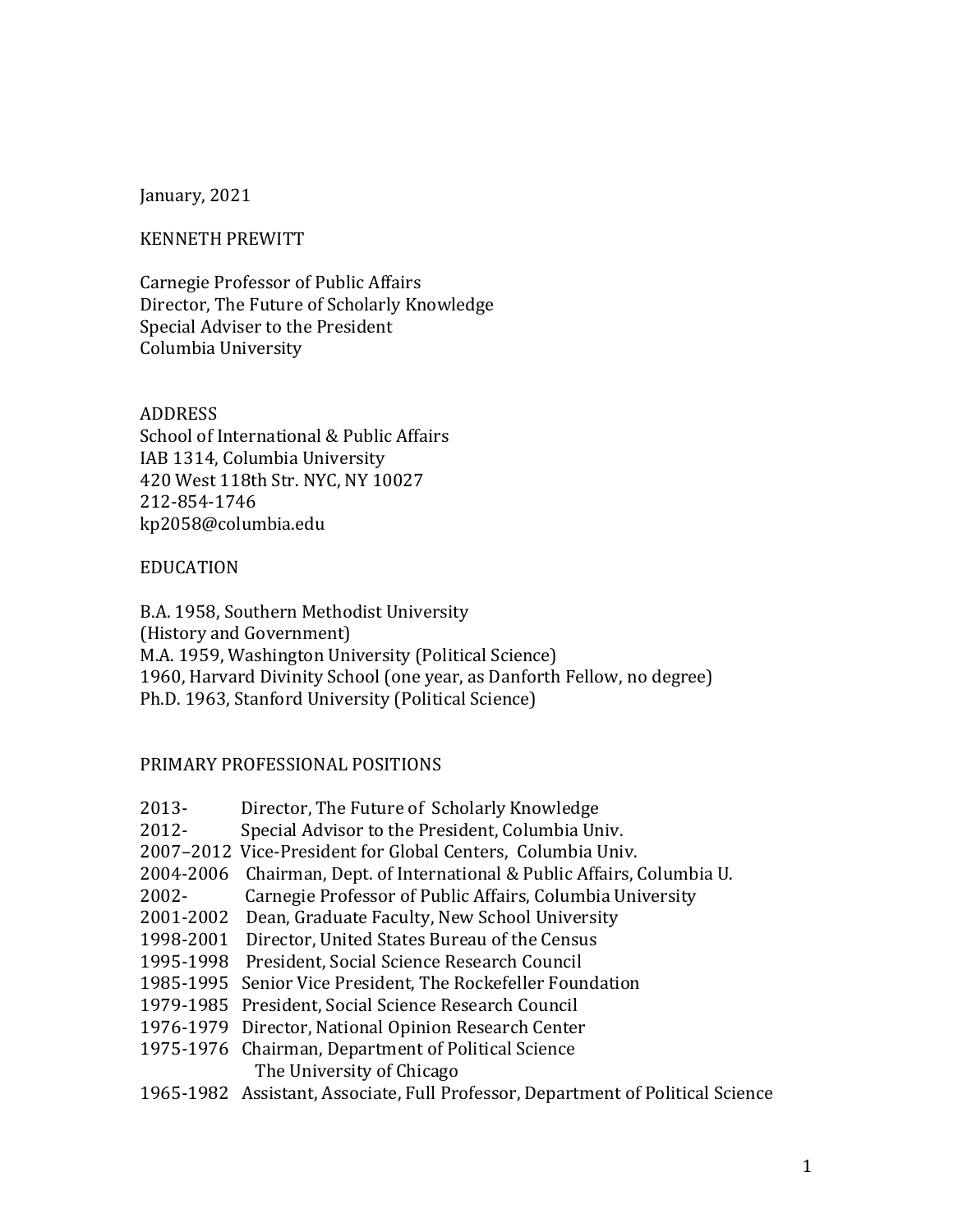### The University of Chicago 1963-1964 Assistant Professor, Washington University

### SECONDARY POSITIONS

1979-1983 Adjunct Professor, Department of Political Science Columbia University 1974 Rockefeller Foundation Consultant to the Mae Klong Integrated Rural Development Project Kasetsart University, Bangkok, Thailand 1970-1973 Rockefeller Foundation Visiting Research Fellow University of Nairobi, Kenya 1964-1969 Associate Director, "Comparative Studies of Legislative Behavior in Small Decision-Making Groups" Stanford Institute of Political Research 1965-1966 Visiting Lecturer, University of East Africa- Makerere, Uganda 1964-1965 Visiting Assistant Professor, Stanford University

### PROFESSIONAL HONORS

#### SAGE-CASBS award. 2015

Honorary Doctor of Public Policy, Carnegie Mellon University Distinguished Service Award, New School for Social Research Honorary Doctor of Humane Letters, Southern Methodist University Fellow and Vice President, American Academy of Arts and Sciences Fellow and President, The American Academy of Political and Social Science Fellow, American Association for the Advancement of Science Fellow, Center for Advanced Study in the Behavioral Sciences Guggenheim Fellowship Fellow, The Hastings Center The Officer's Cross of the Order of Merit, Federal Republic of Germany Fellow, The Russell-Sage Foundation Charles E. Merriam Lifetime Career Award, American Political Science Association Lifetime National Associate of the NRC/NAS

### CURRENT BOARD MEMBERSHIPS

American Academy of Political and Social Sciences (President) NORC, University of Chicago (Vice-Chair)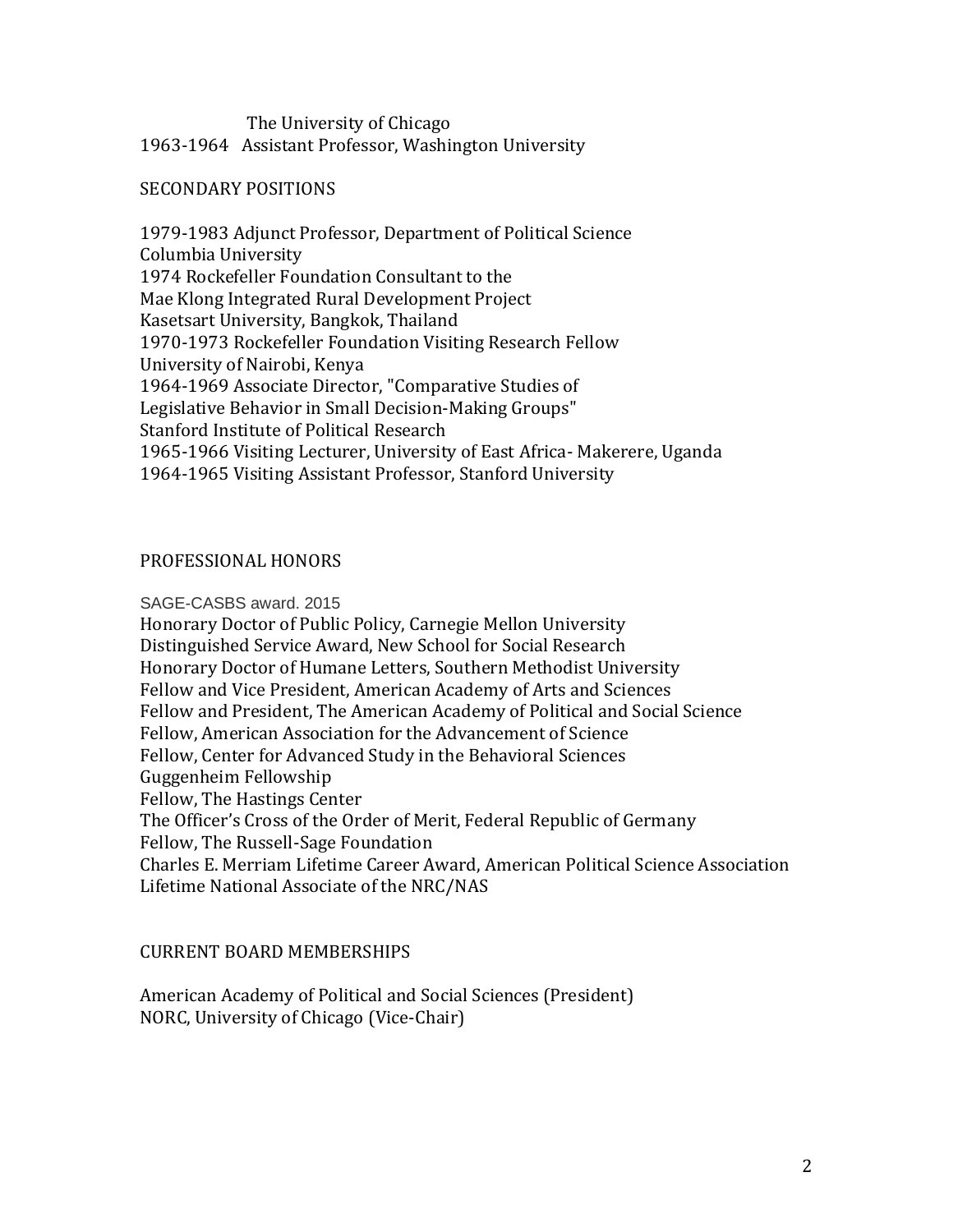### CURRENT PROFESSIONAL COMMITTEES

Advisory Council, Hertie School Project on Roles of German Foundation American Academy of Arts & Sciences – Public Face of Science World Economic Forum – Committee on Future of Higher Education AUC, School of Global Affairs & Public Policy – International Advisory Committee Stanford Institute for Research in the Social Sciences Population Association of America – Committee on Federal Race Statistics Institute for Human Sciences (Vienna) Project on Social Solidarity Advisory Board, International Journal of African Higher Education National Academies of Science Division Behavioral & Social Sciences & Education; Chair, Advisory Board

Governing Board of the National Research Council

New School for Social Research

 Advisory Committee on Future of Liberalism Project Board of Editors, Social Research

### PRIOR BOARD MEMBERSHIPS (selected)

African Economic Research Consortium, Nairobi, Kenya American Political Science Association, Washington, D.C. (Vice President) American Academy of Political and Social Sciences Board of Scientific Counselors, National Center for Health Statistics (US-HHS) Center for Global Development (Executive Committee) Center for Advanced Study in the Behavioral Sciences, Palo Alto, California Children's Village, Dobbs Ferry, New York (President) Consortia of Social Science Organizations (President) Foundation Center – Research Advisory Board (chair) The Energy Foundation, San Francisco, California (Chairman) German-American Academic Council, Bonn, Germany (Vice-Chairman) International Centre of Insect Physiology and Ecology, Nairobi, Kenya (Chairman) LEAD, Inc. (Leadership for Education and Development) Rockefeller Archive Center, Governing Council Social Science Research Council Society for the Study of Social Biology Southern Methodist University Washington University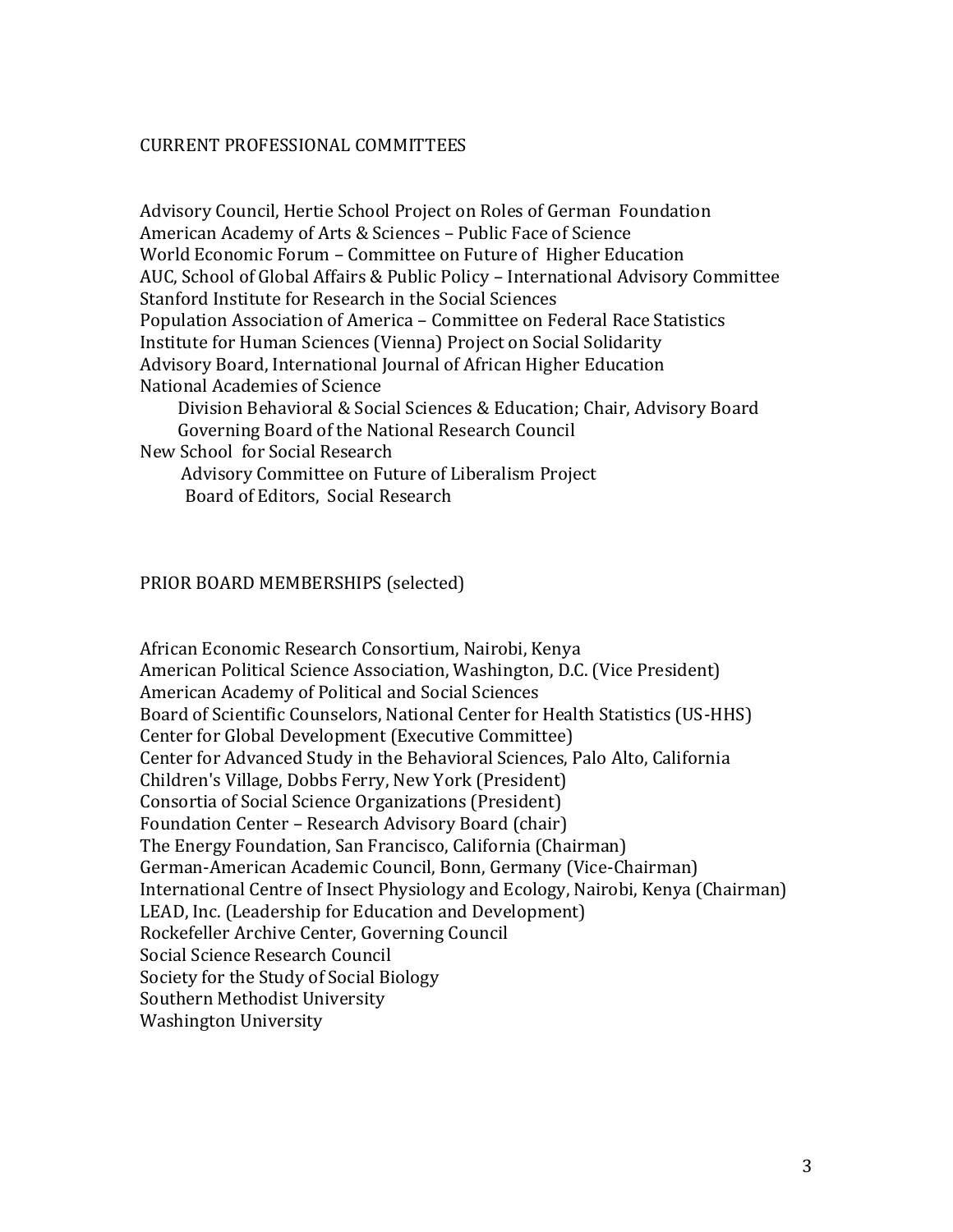### PRIOR ADVISORY COMMITTEES/COUNCILS (Selected)

Alexander von Humboldt Foundation - International Advisory Committee (chair) American Association of University Professors: Commission on Academic Freedom American Academy of Arts and Sciences: Vice-President; Council Member; Committee on Studies American Political Science Association: Vice-President; Committee on Investments Committee on Interdisciplinarity American Association for the Advancement of Science: Section K – Chair (2005-7) Association of American Universities: Assessing Quality of University Education and Research American Anthropological Association: Understanding Race & Human Variation Carnegie Initiative on the Doctorate : Advisory Committee Center for Advanced Study in the Behavioral Sciences: Committee on Special Projects (Chairman) Center for Global Development: Board & Program Committee Civic Enterprises - Civic Health Working Group Conference Board: Committee on Scholarly Communication with China Council on Foundations Committee on International Grantmaking Foundation Center Advisory Committee on International Grantmaking Report Harvard University, Visiting Committee to the Department of Government (Chairman) Institute of Medicine, National Academy of Sciences Committee for the Oversight of AIDS Activities International Institute for Applied Systems Analysis U.S. Advisory Committee Latino National Survey (Advisory Committee) MacArthur Foundation Advisory Panel on International Security Program National Academies Committee on Basic Research in the Behavioral and Social Sciences Committee on International Education Committee on National Statistics -- Panel on Data Access National Election Studies Advisory Committee National Science Foundation Committee on International Science Advisory Committee – Division of Behavioral Sciences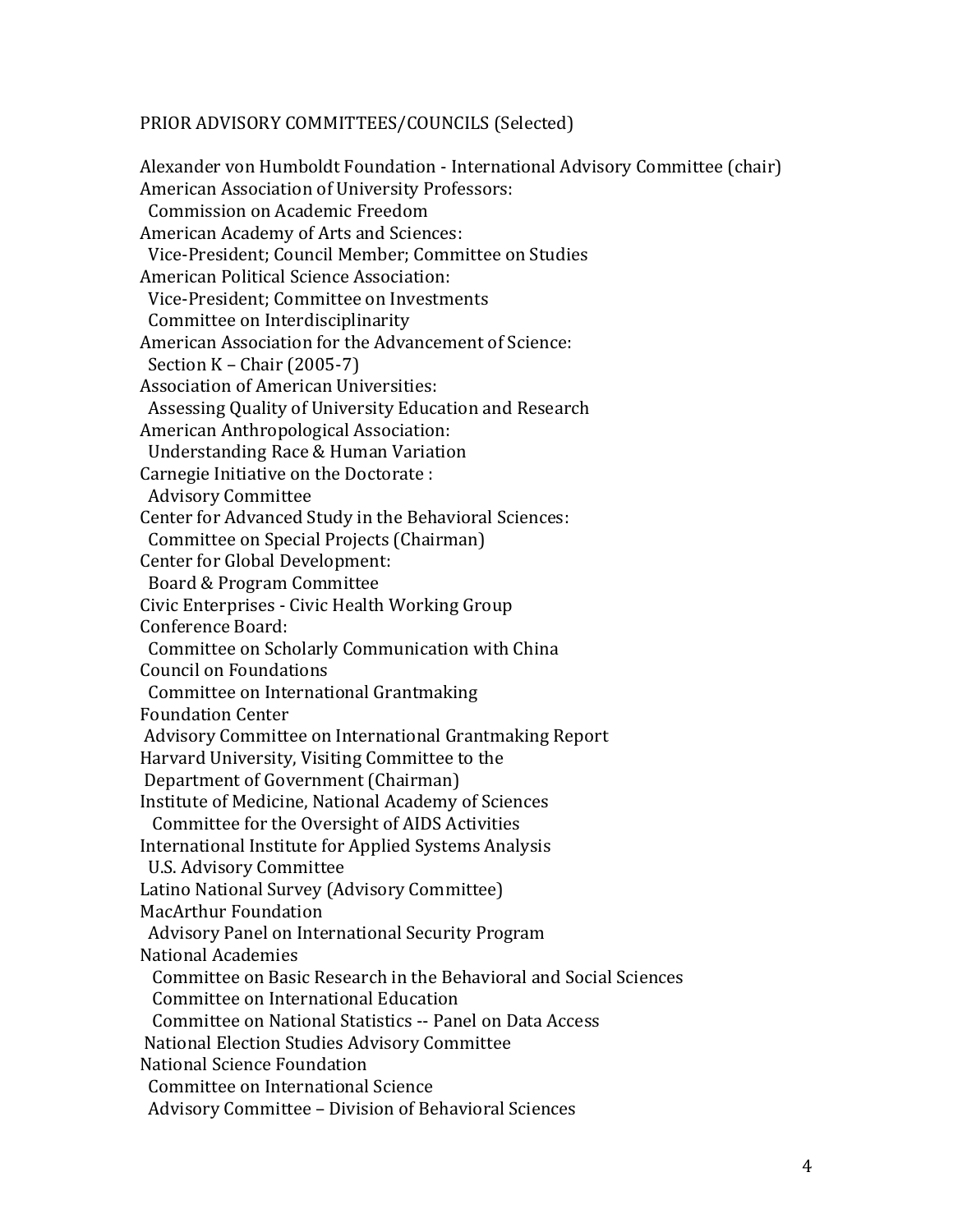National Broadcasting Corporation Advisory Panel to Election News Unit OECD, Paris Co-ordination Group for the Global Project on "Measuring the progress of Societies (chair) Princeton University (Center for Arts & Cultural Policy Studies) Russell-Sage Foundation Working Group on Terrorism (chairman) Committee on 2010 Census Social Science Research Council (Committee on Katrina) Urban Institute, Diversity Data & Research Working Group Wissenschaftszentrum (Berlin) Advisory Council World Bank/UNESCO Task Force on Higher Education (Vice-Chairman) Various Consultancies United States Information Agency Advisory Panel on International Educational Exchange

EDITORIAL ACTIVITIES

Co-editor, Public Policy Section of the International Encyclopedia of the Social and Behavioral Sciences Elsevier Science Limited, 2001.

Series Co-Editor, Urban Governors Series, Bobbs-Merrill, 1970-1975

National Opinion Research Center's Social Science Research Series, Jossey-Bass, 1978-1980

Editorial Boards

American Political Science Review, 1976-82 American Journal of Political Science, 1974-1979 British Journal of Political Science, 1971-1975 Social Science Research, 1975-1998 Evaluation Quarterly, 1977-85 Knowledge: Creation, Diffusion, Utilization, 1978-1988 International Encyclopedia of the Social and Behavioral Sciences, 1997-2001 (Section Editor) Political Behavior, 1979-1985 Society, 1981-1998 American Behavioral Scientist, 1982-1998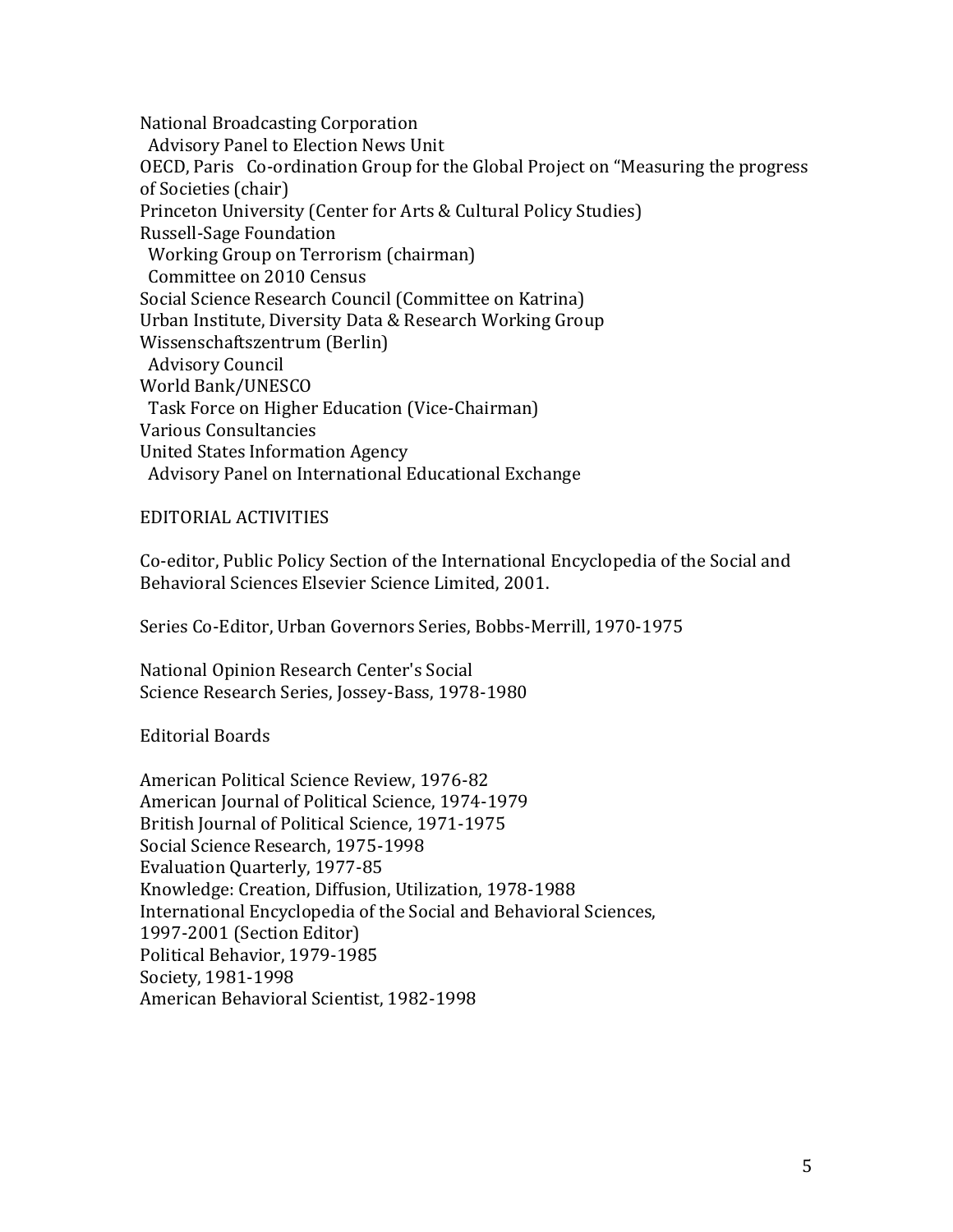## WRITINGS ON THE U.S. CENSUS, FEDERAL STATISTICAL SYSTEM AND SCIENCE & GOVERNMENT

## Books:

*Civic Engagement and Social Cohesion: Measuring Dimensions of Social Capital to Inform Policy (*chair & co-editor). Washington, DC: The National Academies Press, 2014.

*What is Your Race? The Flawed Effort of the Census to Classify Americans,* Princeton University Press, 2013.

*The Use of Science as Evidence in Public Policy* (chair & co-editor). National Academies Press, 2012.

*The Federal Statistical System: Its Vulnerabilities Matter More Than You Think* , (ed), Annals of the American Academy of Political & Social Sciences, September, 2010.

*The Hard Count: The Political and Social Challenges of Census Mobilization*. New York, The Russell Sage Foundation. (with D. Sunshine Hillygus, Norman Nie and Heili Pals) 2006.

*Politics and Science in Census Taking*. New York: The Russell Sage Foundation and Washington D.C., The Population Reference Bureau. 2003; reprinted in R. Farley and J. Haaga (eds.). The American People: Census 2000. New York: The Russell Sage Foundation, 2005.

Articles/Chapters:

"The Silver Lining of the 2020 Census," October, 20202. file:///Users/KenPrewitt/Desktop/publications/The%20Silver%20Lining%20of% 20the%202020%20Census%20-%20Public%20Seminar.htm

"How Social Science Should Study Racial Injustice," American Academy of Political and Social Science, *Dispatch,* June, 2020.

"Retrfotting Social Science for the Practical and Moral," *Issues in Science and Technology.* National Academies of Science. Fall, 2019,

"The Coronavirus Could Change the Way We Take the Census. *New York Times.*  March 11, 2020.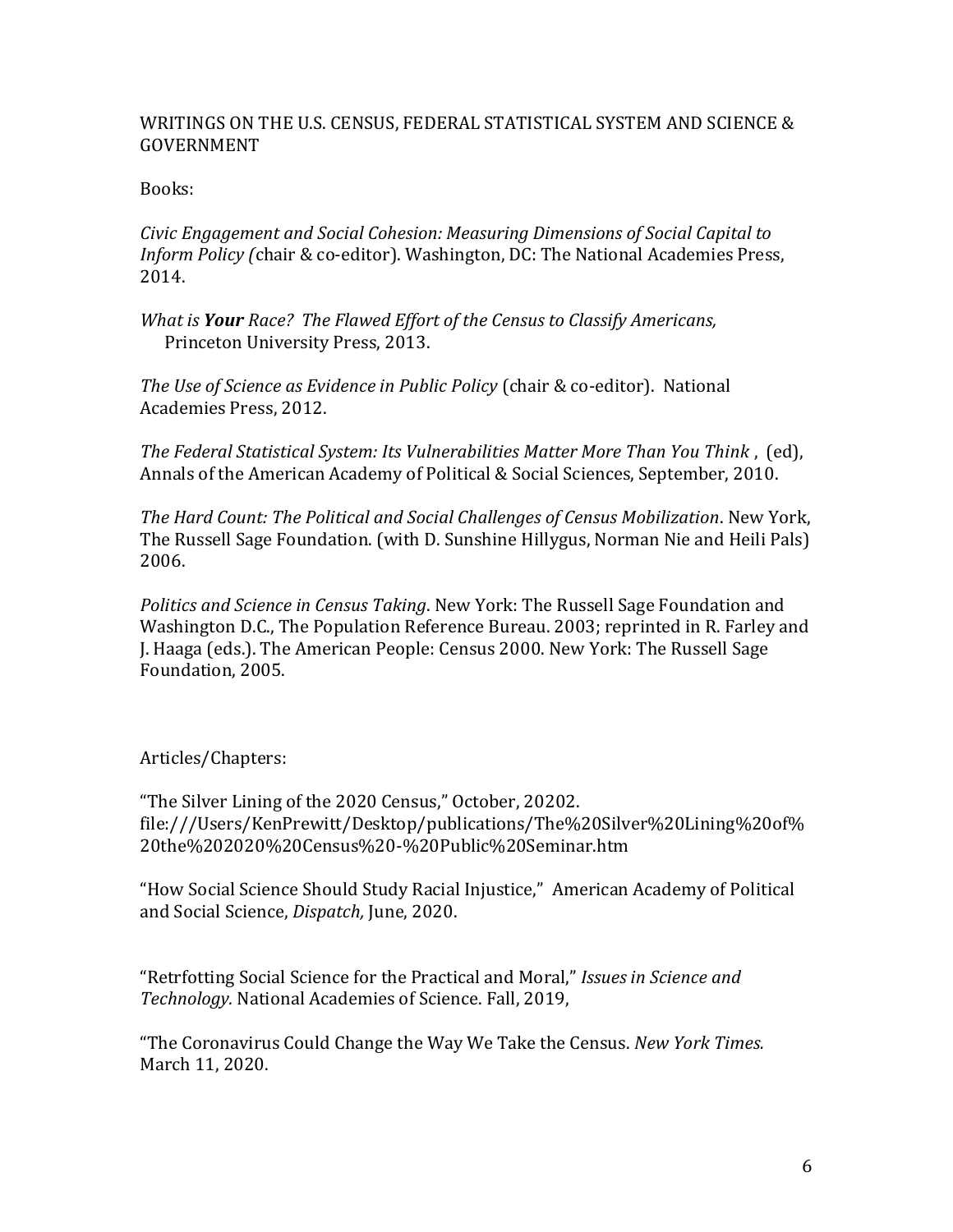"The Trump administration isn't ready for the 2020 census." *Washington Post.* OpEd, with Vince Barabba. August 24, 2017.

https://www.washingtonpost.com/opinions/the-trump-administration-isnt-readyfor-the-2020-census/2017/08/24/1808b450-8756-11e7-961d-2f373b3977ee story.html?utm term=.11c18fcf96f9

"The 1920 census broke constitutional norms—let's not repeat that in 2020." Parameters, Social Science Research Council. July, 2017. http://parameters.ssrc.org/2017/07/the-1920-census-broke-constitutional-norms-letsnot-repeat-that-in-2020/

"What is Your Race? In Politics it is Less Your Identity than What is Counted. Parameters, Social Science Research Council. May, 2017. http://parameters.ssrc.org/2017/05/what-is-your-race-in-politics-it-is-less-youridentity-than-what-is-counted/

"Reframing Race in the Census." Comment on The Likely Persistence of a White Majority, by Richard Alba. *The American Prospect*. Winter, 2016.

Using Behavioral Science, Letter-to-Editor. NYT September 30, 2015

Brief of Former Directors of the U.S. Census Bureau as *Amici Curiae* in Support of Appellees, Supreme Court of the United States, Evemwel;. Et Al v Greg Abbott, Governor of Texas. On Appearl from U.S. District Court for the Westgern District of Texas. No. 14-940. September, 25, 2015.

Science or Journalism? [Pacific Standard Staff](http://www.psmag.com/author/staff/) • July 02, 2014 •

"Race Statistics: How to Get From Where We Are to Where We Should Be" *Ethnic and Racial Studies.* 2014. 37:10, 1852-1856. http://dx.doi.org/10.1080/01419870.2014.932413

*Reflections* on Point of View: Talks on Education by Edward Levi. Bulletin. American Academy of Arts & Sciences. Winter 2014. Vol LXVII, no.2.

Book Review: THE DIVERSITY PARADOX. Jennifer Lee and Frank D. Bean. *American Studies,* Vol. 52, no. 2.

"Applying the Social and Behavioral Sciences to Policy and Practice." (with Robert Hauser). *Issues in Science and Technology*, National Academy of Sciences. vol XXIX, 3 Spring 2013. Pp. 53-57.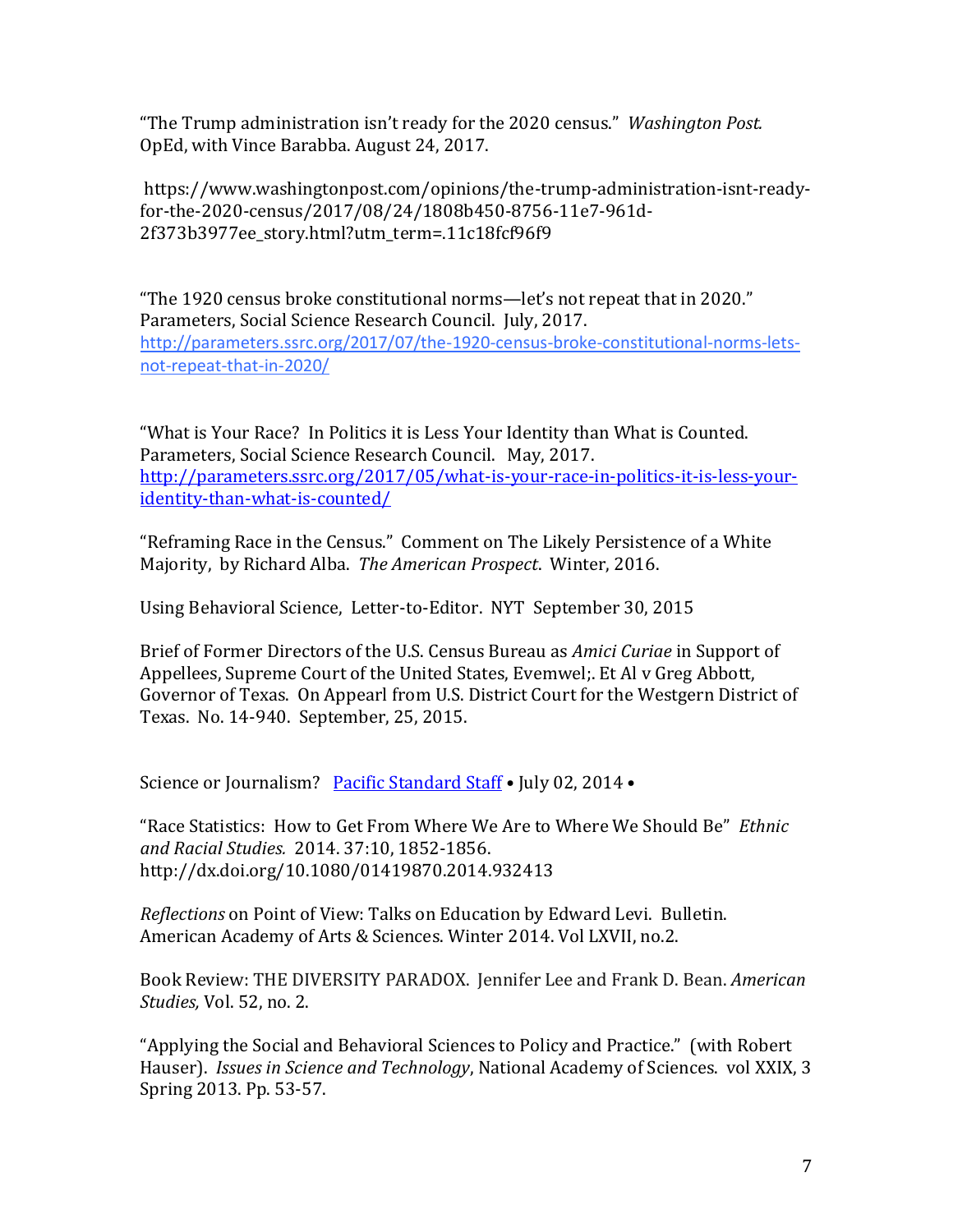"Is Any Science Safe?" SCIENCE Vol 340 3 May 2013 [www.sciencemag.org](http://www.sciencemag.org/)

"The Congressional War on Science," *Pacific Standard,* June 2013.

"When You Have a Hammer . . .The Misuse of Statistical Races", *Du Bois Review*: Social Science Research on Race, volume 9, issue 02, pp. 281-301 **[http://journals.cambridge.org/repo\\_A879WsKA](http://journals.cambridge.org/repo_A879WsKA)**

The 2012 Morris Hansen Lecture: "Thank You Morris, et al., For Westat, et al." *Journal of Official Statistics*, Vol. 29, No. 2, 2013, pp. 223–231.

"Why It Matters to Distinguish Between Privacy & Confidentiality," *Journal of Privacy and Confidentiality*: Vol. 3: Iss. 2, Article 3. 2011 <http://repository.cmu.edu/jpc/vol3/iss2/3/>

"Social Science, Spared Again." Editorial, SCIENCE vol 333 5 August 2011 www.sciencemag.org

"Limits to Knowledge: No Easy Answers." Social Research, vol 77, #3, Fall, 2010

"Saving the Census," (with Stephen Fienberg), *Nature* 466, 1043 (26 August 2010)

"How to fix Census' Broken Race Question," USAToday, July 12, 2010

"Science Starts Not After Measurement, But With Measurement," in Prewitt (ed), The Federal Statistical System: Its Vulnerabilities Matter More Than You Think , Annals of the American Academy of Political & Social Sciences, September, 2010. http://dx.doi.org/10.1177/0002716210372461

"What is *Political Interference* in Federal Statistics?," in Prewitt (ed), The Federal Statistical System: Its Vulnerabilities Matter More Than You Think , Annals of the American Academy of Political & Social Sciences, September, 2010. http://dx.doi.org/10.1177/0002716210373737

"The U.S. Decennial Census: Politics and Political Science. Annu. Rev. Polit. Sci. May 2010. Vol 13. polisci.annualreviews.org. (doi:10.1146/annurev.polisci.031108.095600)

"When Social Inequality Maps to Demographic Diversity, What Then for Liberal Democracies?" Migration Politics, Social Research. Vol 77, #1. Spring 2010.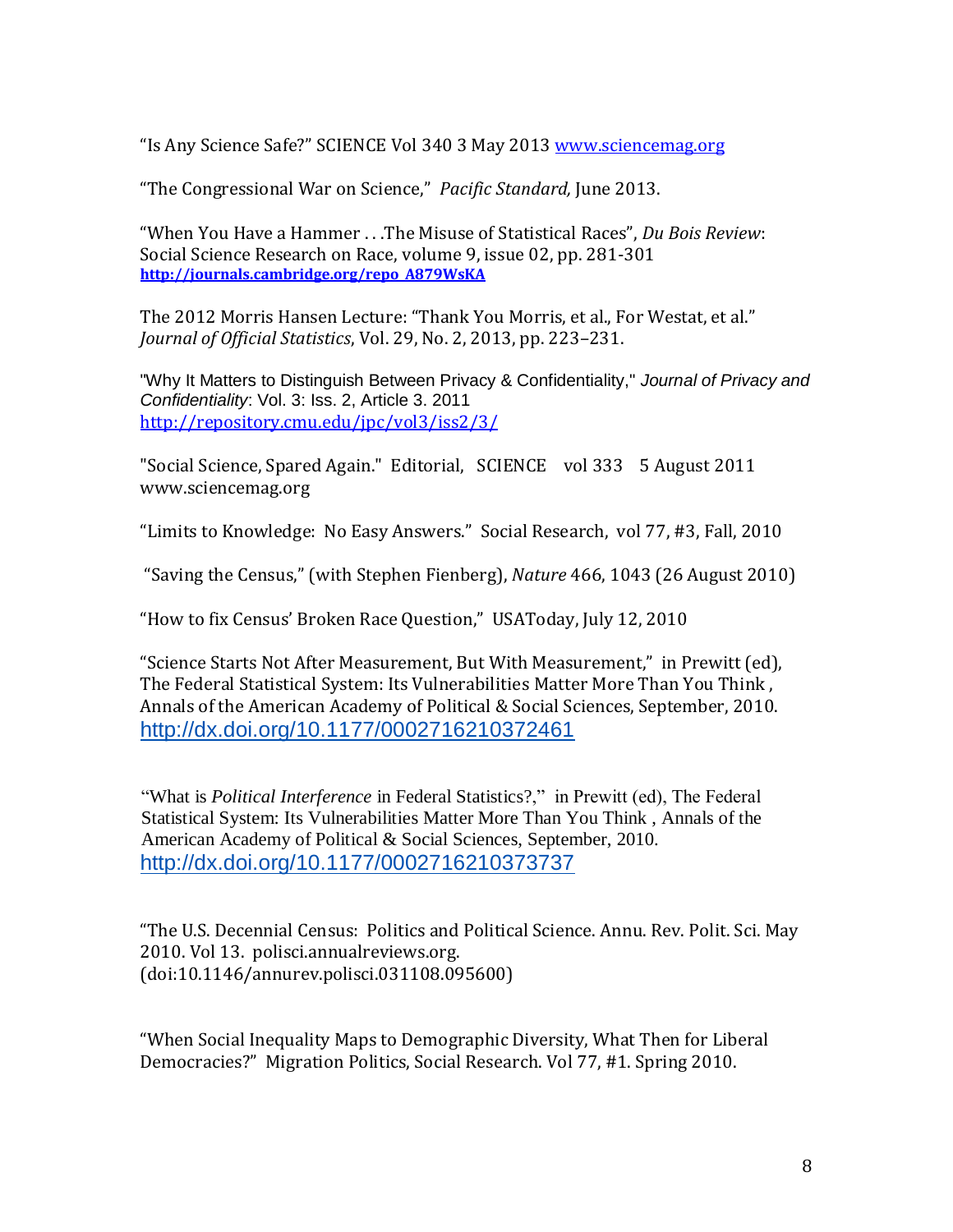German Translation: Ungleichheit und Vielfalt," Transit: Europaische Review. 37 (Summer 2009)

"Statistics in the National Interest" Journal of Official Statistics, Vol. 22, No. 4, 2006.

"Racial Classification in America: Where do we go form here?" Daedalus. American Academy of Arts and Sciences, Winter 2005.

"A Nation Imagined, A Nation Measured: Jefferson's Legacy, " in Douglas Seefeldt, Jeffrey Hantman, and Peter Onuf, eds., Across the Continent: Geopolitics, Science and Culture Conflicts in the Making of America. Charlottesville: University of Virginia Press, 2005.

"What if We Give a Census and No One Comes?" SCIENCE. Vol 304, Issue 5676, 1452- 3. June 4, 2004.

"The Census Counts, the Census Classifies," in Nancy Foner and George M. Fredrickson (eds.), Not Just Black and White: Historical and Contemporary Perspectives on Immigration, Race, and Ethnicity in the United States. New York: The Russell-Sage Foundation, 2004.

"Race in the 2000 Census: A Turning Point," in Joel Perlmann & Mary Waters (eds.) Counting Races, Recognizing Multiracials. New York: The Russell-Sage Foundation, 2003.

"Walking the Fault Line," Contexts, vol. 1, #1, Spring 2002

"Democracy, Diversity, Democracy: The Census 2000 Story," Brookings Review, Winter, 2002.

"Policy Knowledge, Census" International Encyclopedia of the Social and Behavioral Sciences Elsevier Science Limited, 2001.

"How Should a Statistical Agency Meet its Political Responsibilities," Radical Statistics, #78, Autumn, 2001. (Presented to International Conference of the Royal Statistical Society)

"Up For the Count," The Washington Post, March 3, 2001.

"U. S. Census 2000: An Update," SCIENCE Vol. 291, January 12, 2001.

"Census 2000 and the Fuzzy Boundary Separating Politics and Science" Bulletin of the American Academy of Arts and Sciences, LIV, #4, Summer 2001.

"Beyond Census 2000: As a Nation, We Are the World" Carnegie Reporter, vol. 1, #3,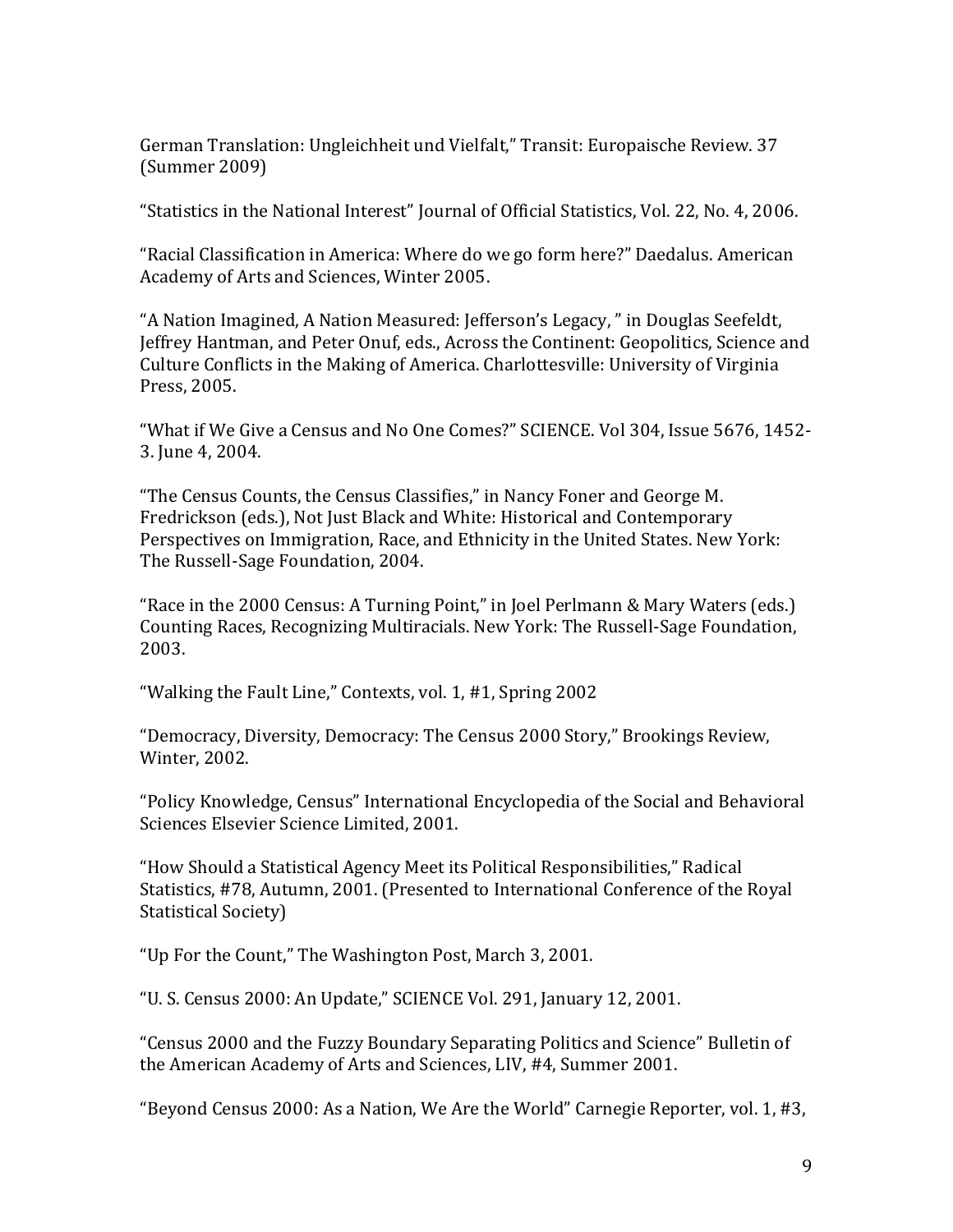### Fall 2001

"Census 2000: An Overview" (with Tom Jones) ICPSR Bulletin, vol. XXI, #3, Spring 2001.

"Political Science for Design of a Sensible Census," PS: Political Science & Politics, vol. XXXIII, #2, June 2000.

"The U. S. Decennial Census: Political Questions, Scientific Answers," Population and Development Review, 26(1), March, 2000.

"Census 2000 — Science Meets Politics," SCIENCE, Vol. 283, February 12, 1999.

"The 2000 Census: Policy Debate and Underlying Issues," Blurring Boundaries: Scientific Evidence in Public Debates, Science in Society Policy Report, New York Academy of Sciences, September, 1999.

"Public Statistics and Democratic Politics," in William Alonso and Paul Starr, eds., The Politics of Numbers. New York: Russell Sage Foundation, 1987.

"Public Statistics and Democratic Politics," in Neil J. Smelser and Dean R. Gerstein, eds., Behavioral and Social Science, Fifty Years of Discovery. Washington, D.C.: National Academy Press, 1986.

## SELECTED RECENT WRITING ON FOUNDATIONS, HIGHER EDUCATION

## Books

The Legitimacy of Foundations. (senior editor, with Mattei Dogan, Steve Heydemann, Stefan Toepler). New York: Russell Sage Foundation. 2006. (French edition with Mattei Dogan as senior editor).

## Articles/Chapters:

"Scholarly Knowledge: At an Inflection Point?" *International Journal of African Higher Education: Peril and Promise Fifteen Years On, Analysis and Critque (Special Issue)*. Vol. 3, No 1 (2016). http://ejournals.bc.edu/ojs/index.php/ijahe/index/

"Common Sense Philanthropy" Stanford Social Innovation Review. Summer 2014. https://docs.google.com/file/d/0B1dVFp4qtE3VNVdYQl9aeThrWEk/edit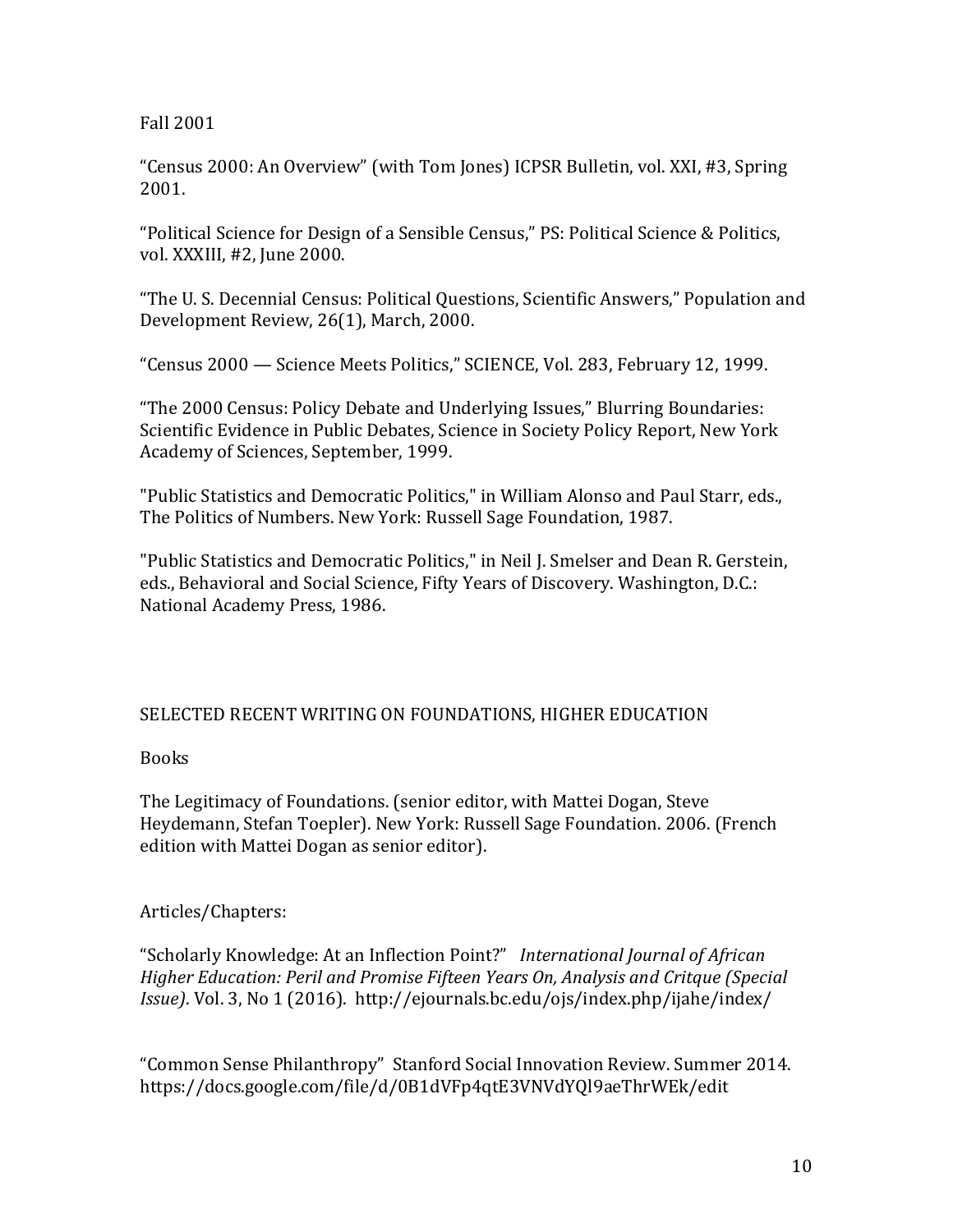"American Foundations: What Justifies Their Unique Privileges and Power?"in Prewitt, Kenneth, Mattei Dogan, Steve Heydemann, Stefan Toepler (eds), *The Legitimacy of Foundations*. New York: Russell Sage Foundation. 2006.

"Introduction: Limits to Knowledge? No Easy Answers," *Social Research* Vol 77: #3, Fall, 2010.

"Foundations," in The NonProfit Sector, edited by Walter W. Powell and Richard Steinberg, Yale University Press, 2006.

"Who Should Do What: Implications for Institutional and National Leaders," in Envisioning the Future of Doctoral Education: Preparing Stewards of the Discipline, edited by Chris M. Golde and George E. Walker. San Francisco: Jossey Bass, 2006.

"Political Ideas and a Political Science for Policy," Annals of the American Academy of Political and Social Sciences. 600 (July, 2005)

"The Two Projects of the American Social Sciences," Errors: Social Research. Vol 72, #1, 2005.

"Higher Education, Society, Government: Changing Dynamics," in Cheryl Doss, Robert E. Evenson and Nancy L. Ruther (eds), African Higher Education: Implications for Development, a special issue of Journal of African Higher Education, 2004.

"Political Science and Its Audience.," PS: Political Science and Politics, vol. XXXVII, No. 4. October 2004.

"Policy Knowledge: Foundations," International Encyclopedia of the Social and Behavioral Sciences Elsevier Science Limited, 2001.

"Foundations as Mirrors of Public Culture," American Behavioral Scientist, Vol. 42 No. 6, March 1999.

"The Importance of Foundations in an Open Society," The Future of Foundations in an Open Society, Bertelsmann Foundation Publishers, Gutersloh, 1999.

"The Foundation Mission: Purpose, Practice, Public Pressures," Handbook on Foundations, Bertelsmann Foundation Publishers, Gutersloh, 1998.

"America's Research Universities under Public Scrutiny," in Jonathan R. Cole, Elinor G. Barber, & Stephen R. Graubard, eds., The Research University in a Time of Discontent. Baltimore: The Johns Hopkins University Press, 1994.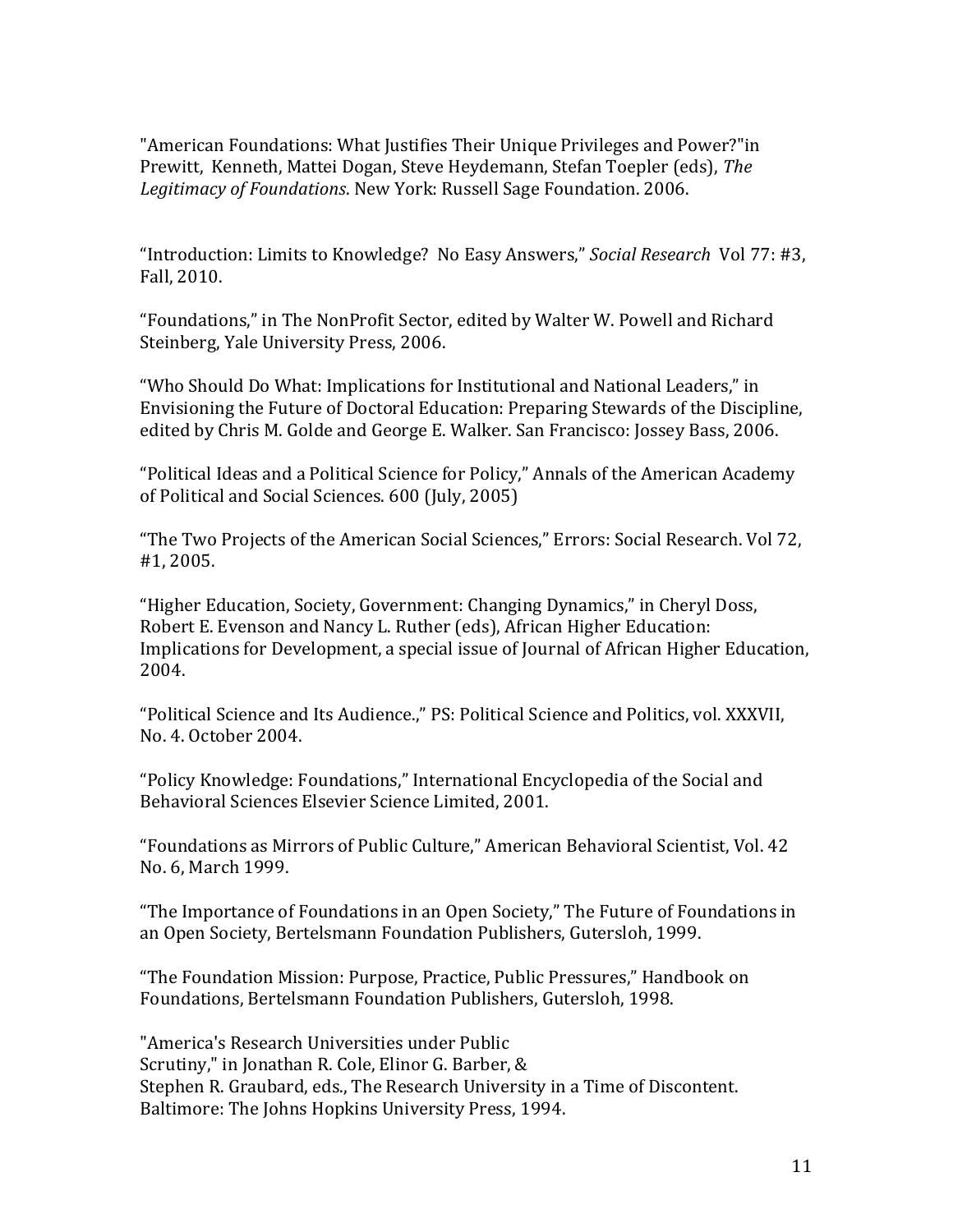"America's Research Universities," Daedalus. The American Academy of Arts and Sciences, Fall 1993, Volume 122, Number 4: 85-99.

"Social Sciences and Private Philanthropy: The Quest for Social Relevance," The Aspen Institute Quarterly, Summer 1992, Vol. 4, No. 3.

"Civic Education and Scientific Illiteracy," Journal of Teacher Education, special issue on "Civic Education of the American Teacher," Vol. 34, No. 6, November-December, 1983.

Miscellaneous Writings:

Foreword to AIDS in Africa, The Social and Policy Impact, (eds. N. Miller and R.C. Rockwell). New York: The Edwin Mellen Press, 1988.

"Effective Social Knowledge," Proceedings of a Conference held in Ottawa, Canada: Social Science Research in Canada - Stagnation or Regeneration? October, 1984.

"Field Access: A Growing Problem," editorial in Science, 223 (4640): 1019, March 9, 1984.

Research Opportunities in China for American Humanists and Social Scientists. (editor). New York: Social Science Research Council, 1982.

"Federal Funding for the Social Sciences: Threats and Responses," (with D. Sills). Items, 35(3):33-47, September, 1981.

"The Council's International Program," Items, 35(3/4):50-54, December, 1980.

"A Defense of NSF," Society, 17(6):15-16, September-October, 1980.

"The Social Science Research Council," Grants Magazine, 3(4):208-215, December, 1980.

"Social Science Utilities," Society, 17(6):6-8, September-October, 1980.

"Usefulness of the Social Sciences," Science, 211(4483):659, February 13, 1981.

"Area Studies Transformed," Berliner Osteuropainfo, #18, Spring 2002.

"The Social Science Project: Then, Now and Next," ITEMS: Social Science Research Council. Vol. 3, No 1-2, Spring, 2002. Reprinted in Rethinking Social Science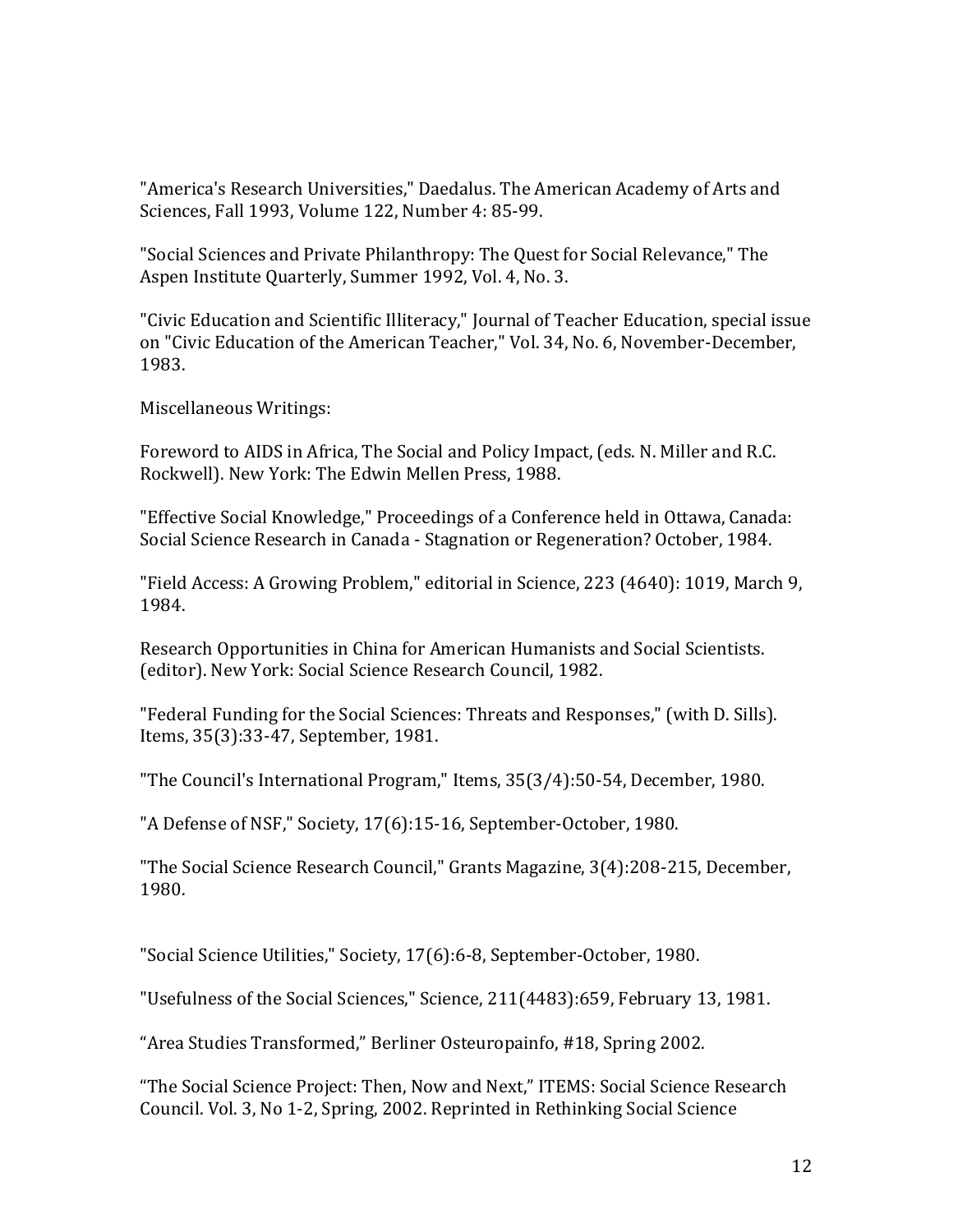Research on the Developing World in the 21st Century, NYC: Social Science Research Council, 2002.

# BIBLIOGRAPHY, POLITICAL SCIENCE

Books:

Introduction to American Government. New York: Harper & Row, 1974 (with S. Verba). Second edition, 1976. Revised second edition, 1977. Third edition, 1979. Fourth edition, 1983. Fifth edition, 1986 (with S. Verba and R. Salisbury). Sixth edition, 1991 (with S. Verba and R. Salisbury).

Principles of American Government. New York: Harper & Row, 1975 (with S. Verba). Second edition, 1977. Third edition, 1980.

Political Socialization. Boston: Little, Brown, 1969 (with R. Dawson). Second editions (with R. and K. Dawson) 1977.

Introductory Research Methodology: East African Applications. Nairobi: Institute for Development Studies, 1975.

Elites and American Democracy. New York: Harper & Row, 1973 (with A. Stone).

Labyrinths of Democracy: Adaptations, Linkages, Representation, and Policies in Urban Politics. Indianapolis: Bobbs-Merrill, 1973 (with H. Eulau).

Education and Political Values: Essays on East Africa. Nairobi: East African Publishing House, 1970.

Recruitment of Political Leaders: A Study of Citizen Politicians. Indianapolis: Bobbs-Merrill, 1970.

Institutional Racism in American Society. Englewood Cliffs, N.J.: Prentice-Hall, 1969 (with L. Knowles).

American Government: Readings and Problems for Analysis. New York: Dodd, Mead, 1965 (with T.H. Eliot, W.N. Chambers and R. Salisbury).

Chapters in Books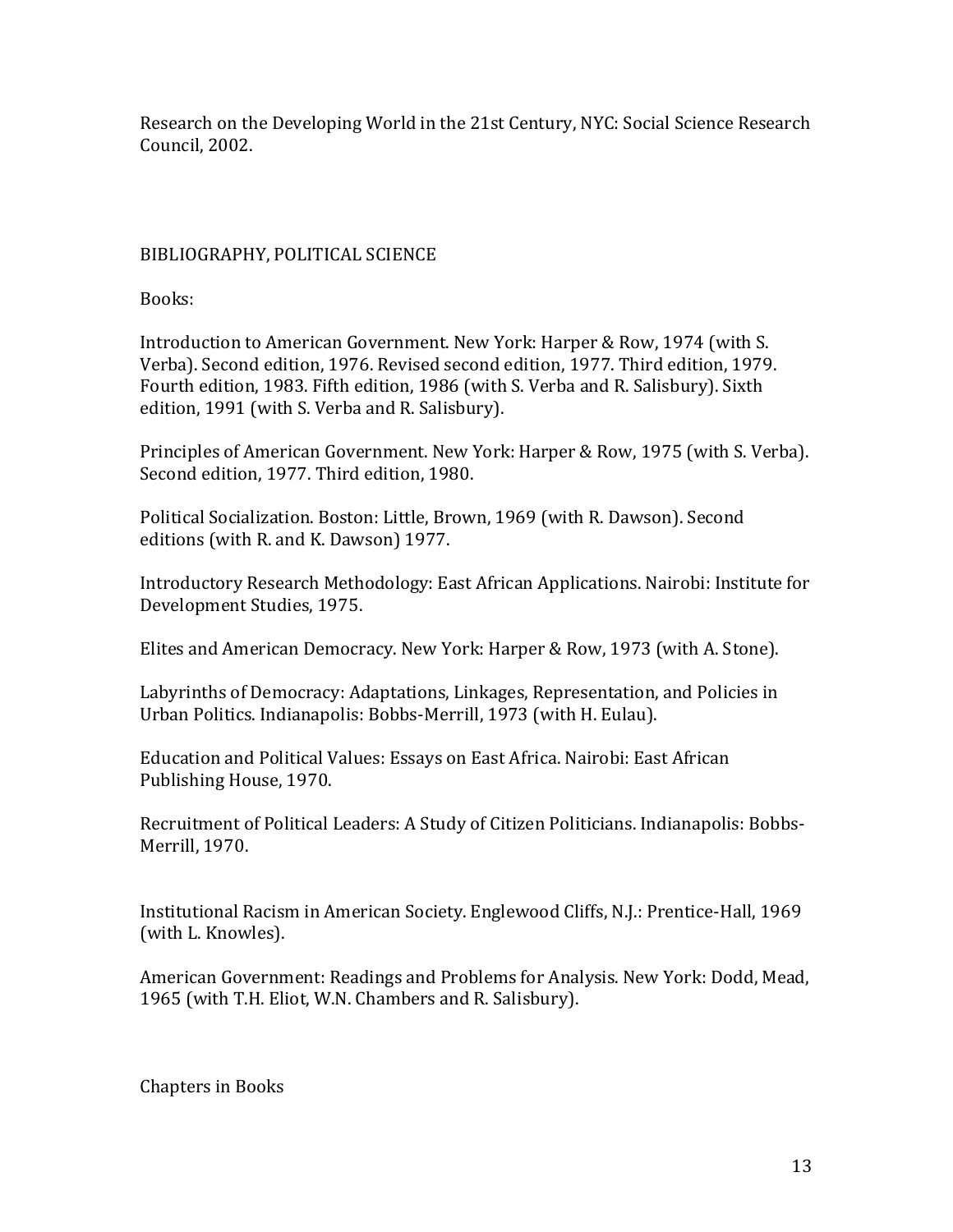"Subverting Policy Premises," in Daniel Callahan and Bruce Jennings, eds., Ethics, The Social Sciences and Policy Analysis. New York: Plenum Press, 1983; pgs. 293- 304.

"The Impact of the Developing World on U.S. Social Science Theory and Methodology," in Laurence D. Stifel, et al, eds., Social Sciences and Public Policy in the Developing World, 1982.

"Assessing the Significance of Social Science Research." Chapter 1 of Social Science Research Council, "The Five Year Outlook for Science and Technology: Social and Behavioral Sciences." In National Science Foundation, The 5-Year Outlook for Science and Technology. Source materials, Volume 2. Washington, D.C.: National Science Foundation, 1981, pages 553-559.

"Commentary on the Politics of Natural Disaster: State and Local Elites," in James D. Wright and Peter H. Rossi eds., Social Science and Natural Hazards. Cambridge: Abt Books, 1981.

"Changes in the American Executive Elite: 1928 to 1972," In Eulau and Czudnowski, eds., Elite Recruitment in Democratic Politics. New York: Halsted Press, 1976.

"Quantification, Productivity, and Groups," in Adedji and Hyden, eds., Developing Research on African Administration: Some Methodological Issues. Nairobi: East African Literature Bureau, 1975 (with D. Leonard).

"Education and Social Equality in Kenya," in D. Court and D.P. Ghai, eds., Education, Society and Development: New Perspectives from Kenya. Nairobi: Oxford University Press, 1974.

"University Students in East Africa: A Case of Political Quietude," in W. Hanna, ed., University Students in Africa. New York: Basic Books, 1974.

"Political Socialization in Three East African Countries - Comparative Analysis," in J. Dennis, ed., Socialization to Politics: A Reader. New York: Wiley, 1973 (with D. Koff and G. Von der Muhll).

"Schooling, Stratification, Equality," in M. Kirst, ed., The State, The School, and Politics: Research Directions. Lexington: D.C. Heath & Co., 1972.

"Political Socialization and Political Education in New Nations," in R. Siegel, ed., Essays on Political Socialization. New York: Random House, 1970.

"Information and Politics: Reflections on Reflections," in H. Sackman and N. Nie, eds., Information Utility and Social Choice. Montvale, N.J." AFIPS Press, 1970.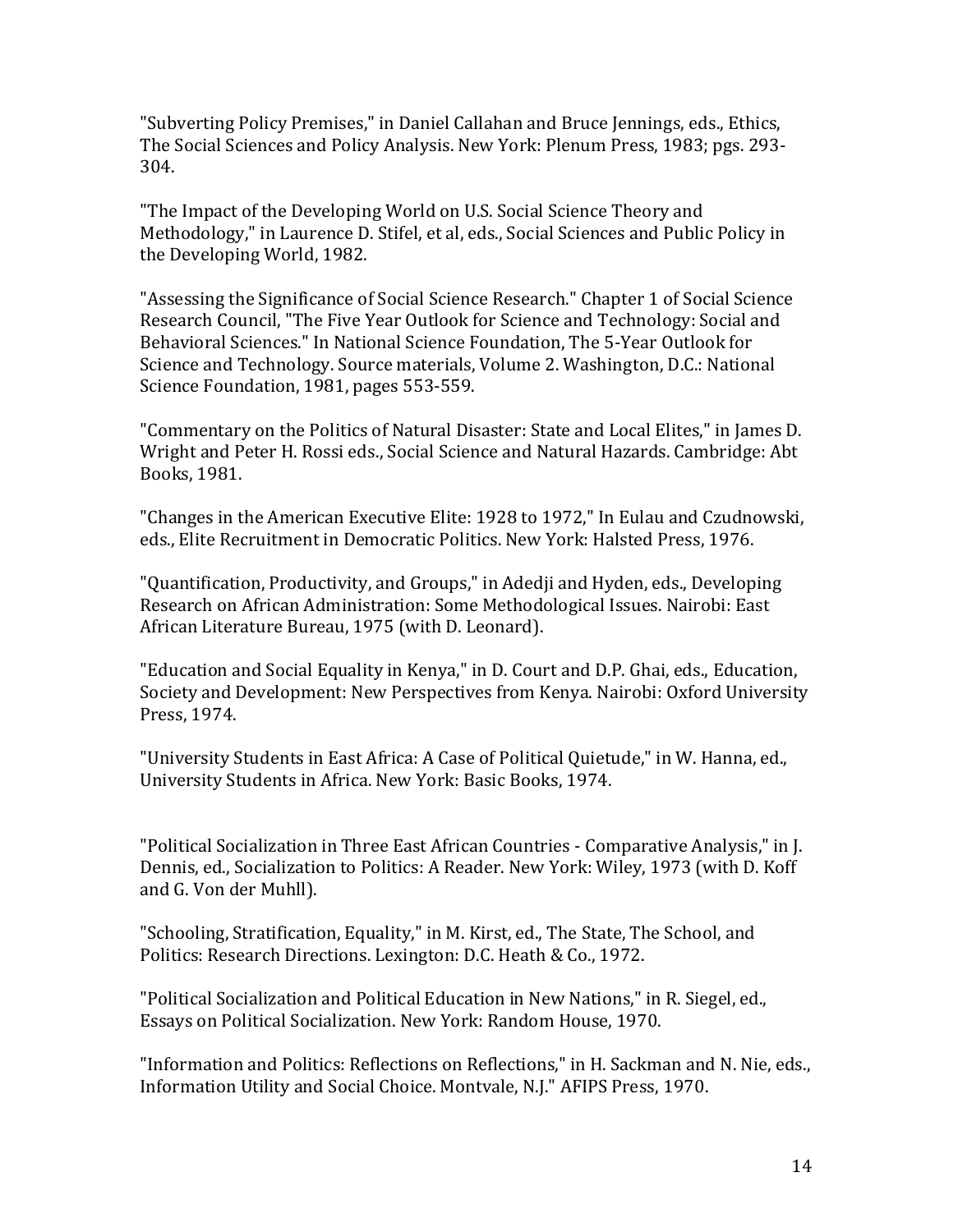"Some Observations and Thoughts about International Education and the Research Enterprise," in J.B. Beckers, ed., An Examination of Objectives, Needs and Priorities in U.S. Secondary and Elementary Schools. Washington, D.C.: Office of Education, Bureau of Research, 1969.

"Voters Look at the Election," in L. Cliffe, ed., One Party Democracy. Nairobi: East African Publishing House, 1967 (with G. Hyden).

"Latent Partisanship in Non-partisan Elections: Effects of Political Milieu and Mobilization," in M.K. Jennings and L.H. Ziegler, eds., The Electoral Process. Englewood Cliffs, N.J.: Prentice-Hall, 1966 (with H. Eulau and B.H. Zisk).

"America's Radical Right: Politics and Ideology," in D.E. Apter, ed., Ideology and Discontent. New York: Free Press of Glencoe, 1964 (with R.E. Wolfinger, B.K. Wolfinger and S. Rosenhack).

Articles:

"Scientific Illiteracy and Democratic Theory," Daedalus, 112 (2), Spring 1983: 49-64.

"The Public and Science Policy," Science, Technology & Human Values, Spring, 1982, No. 39.

"Some Doubts About Political Socialization Research," Comparative Education Review, February, 1975.

"Eco-Policy Environment and Political Processes in 76 Cities of a Metropolitan Region," Publius, Winter, 1975 (with H. Eulau).

"Nation Versus Region in Kenya: A Note on Political Learning," British Journal of Political Science, January, 1974 (with D. Court).

"Methodological Notes on Quantification, Productivity and Groups in Administrative Research," Institute for Development Studies Discussion Paper #110. Nairobi, 1971 (with D.K. Leonard).

"Cross-Tabulation of Means: Description of Computer Programme 'SO4B'," Institute for Development Studies Discussion Paper #106. Nairobi, 1971 (with D. Shepard).

"Review Articles: Election Studies of the Survey Research Center." British Journal of Political Science, I, October, 1971 (with N. Nie).

"Social Bias in Leadership Selection, Political Recruitment and Electoral Context," Journal of Politics, July, 1971 (with H. Eulau).

"School Experiences and Political Socialization: A Study of Tanzanian Secondary